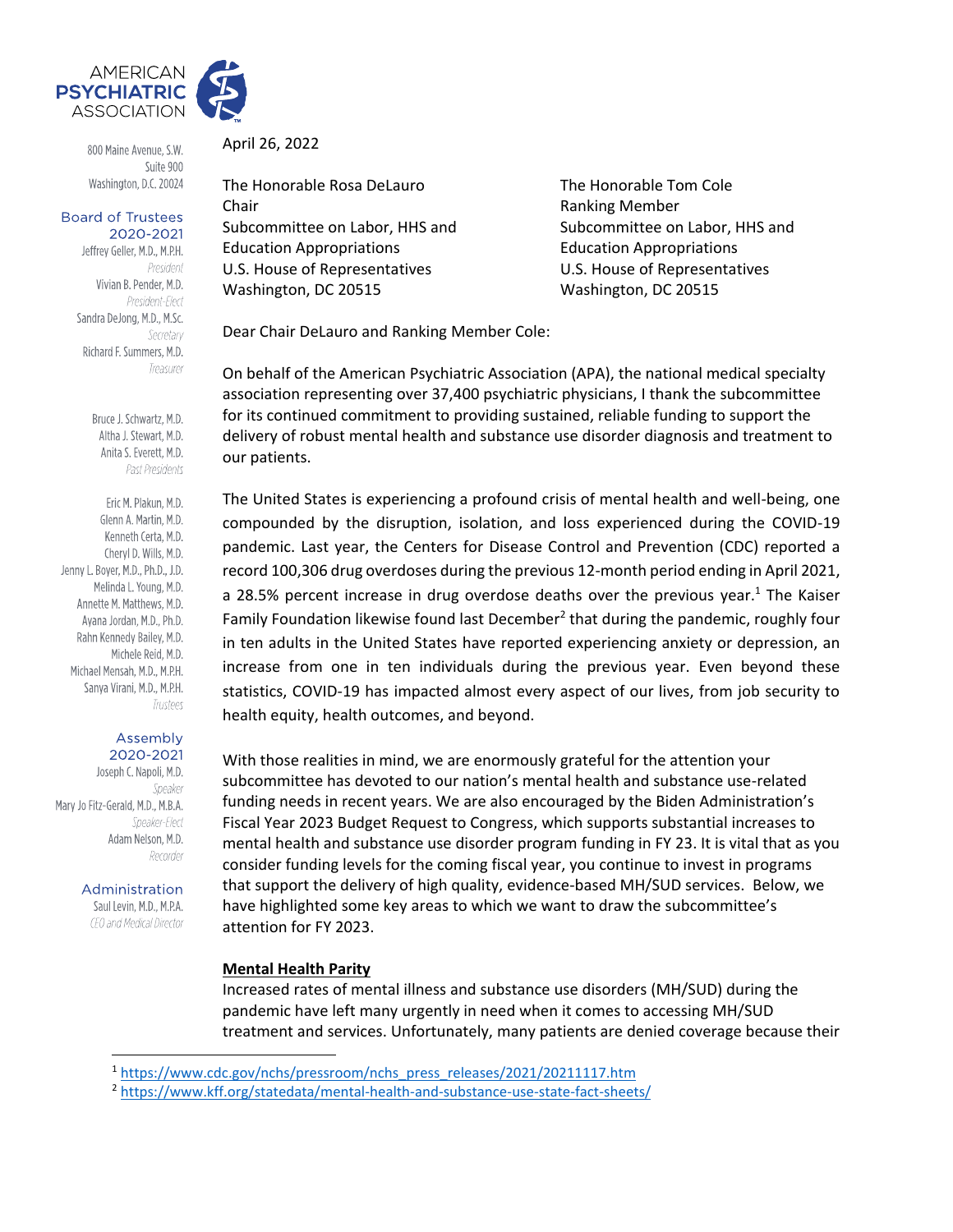health insurance plans are out of compliance with the 2008 Mental Health parity and Addiction Equity Act (MHPAEA), despite it having been law for over a decade. In fact, recent reports from the Department of Labor (DOL)<sup>3</sup> and Government Accountability Office (GAO)<sup>4</sup> have demonstrated major compliance problems for every health plan and insurer examined, leaving millions of beneficiaries struggling to obtain care they're entitled to under the law. The inclusion of additional parity compliance requirements in the 2020 *Consolidated Appropriations Act* represented an important step in ensuring compliance with the law. These new enforcement tools should improve compliance with MHPAEA and in turn, enhance patient access to needed MH/SUD services, provided the resources are available for sufficient compliance activity. The Employee Benefits Security Administration (EBSA), within the Department of Labor, is responsible for ensuring that private, employer-sponsored health plans comply with MHPAEA. State insurance departments likewise have enforcement authority under MHPAEA for individual plans and policies sold to employers by insurance companies. These federal and state agencies need resources to enforce the law and hold plans accountable when they are not in compliance. **APA urges the subcommittee to direct \$27.5 million for parity compliance at EBSA, as well as \$25 million to the Center for Medicare and Medicaid Services (CMS) for grants to states to enforce mental health parity requirements.** This request mirrors an initiative in the President's Budget request to finally achieve the goals of MHPAEA, which would provide \$125 million over 5 years for parity enforcement of stateregulated plans and \$275 million over 10 years to enforce parity rules in employer-sponsored health plans.

## **Substance Abuse and Mental health Services Administration**

Acknowledging the alarming rates of suicide, record overdose rates, and increased depression and anxiety across nearly all ages and demographics, APA urges the subcommittee to increase FY 2023 funding for the Substance Abuse and Mental Health Services Administration (SAMHSA) to implement and sustain evidence-based programs that provide delivery and financing of prevention, treatment and recovery services. Several key programs that warrant additional funding and attention from the committee include:

- The **Community Mental Health Services Block Grant (CMHSBG)** helps enable states to implement evidence-based mental health promotion, prevention and treatment practices for early intervention with individuals with serious mental illness and children with serious emotional disturbances. **APA supports the Biden Budget request to more than double funding for the CMHSBG and we also request that the set-aside for evidence-based crisis services be increased from 5%, to 10%. This would amount to a set-aside of \$165.3 million based on the administration's proposed total funding amount for the CMHSBG.** These services for patients in crisis have proven effective in reducing costly emergency department boarding, freeing law enforcement officers from managing MH/SUD patients in crisis and diverting patients with severe mental disorders away from the criminal justice system and into appropriate treatment and care. As the new 988 hotline number is implemented, resources for these crisis response services will be vitally needed, including flexible dollars like those the CMHSBG provides.
- The **Promoting Integration of Primary and Behavioral Health Care (PIPBHC)** program promotes full integration and collaboration of behavioral and primary healthcare in clinical settings to provide essential primary care services to adults with serious mental illness. Because of this

<sup>3</sup>[US Departments of Labor, Health and Human Services, Treasury issue 2022 Mental Health Parity and Addiction](https://www.dol.gov/newsroom/releases/ebsa/ebsa20220125)  [Equity Act Report to Congress | U.S. Department of Labor \(dol.gov\)](https://www.dol.gov/newsroom/releases/ebsa/ebsa20220125)

<sup>&</sup>lt;sup>4</sup> [Mental Health Care: Consumers with Coverage Face Access Challenges | U.S. GAO](https://www.gao.gov/products/gao-22-105912)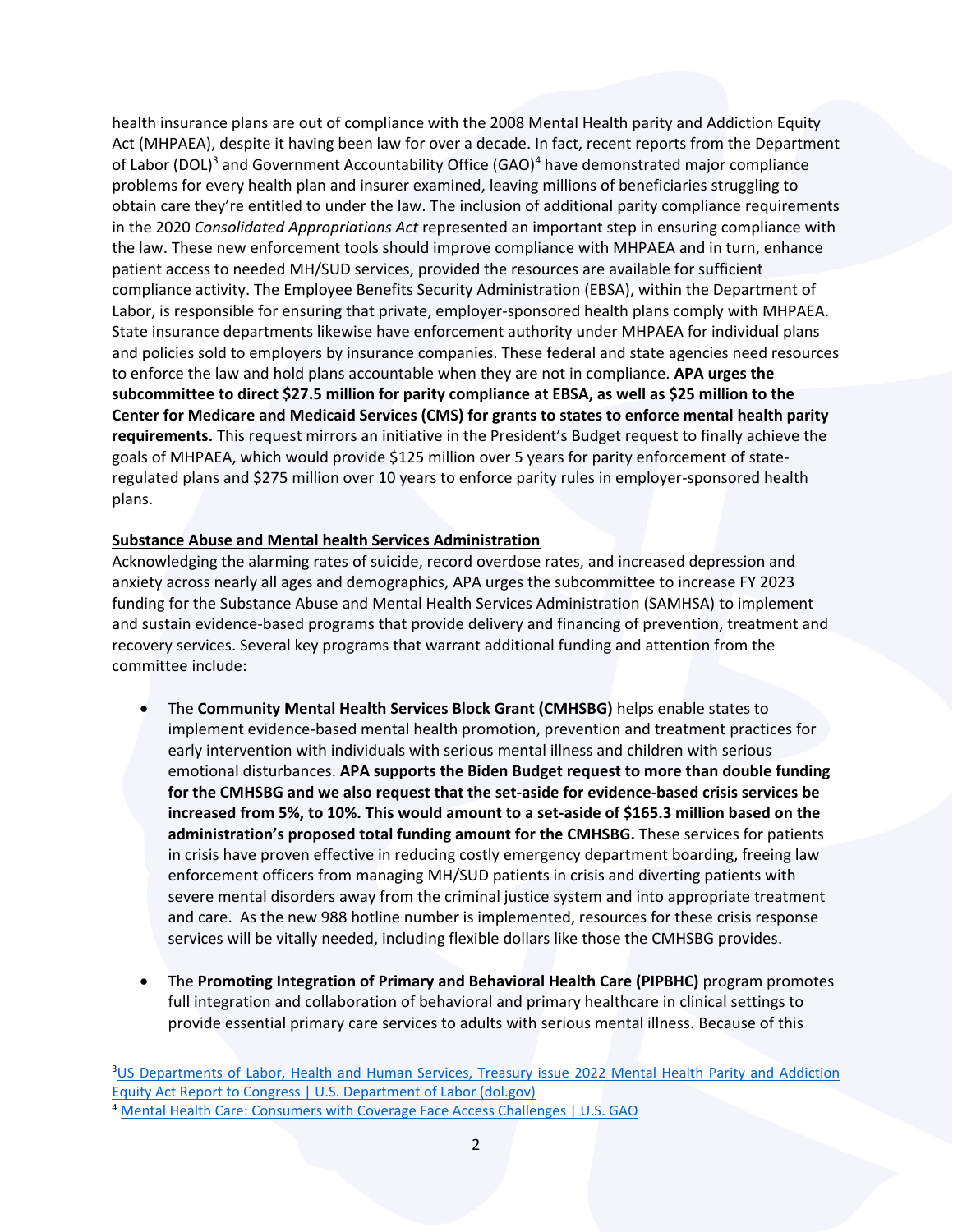program, more than 100,000 individuals living with a serious mental health and addiction disorder have been screened and treated for co-occurring physical health conditions and chronic diseases at grantee sites in 40 states. **APA urges the subcommittee to continue your longstanding, bipartisan support of these important programs and urges funding consistent with the President's budget request which would provide an additional \$50 million to the PBHCI Program, and maintain level funding for the PBHC Technical Assistance Center in FY 2022.** We also encourage the subcommittee to consider additional appropriations for evidencebased programs that support early intervention and prevention in the primary care setting, including the collaborative care model (CoCM).

- **APA urges the subcommittee to increase funding levels for Practice Improvement and Training Programs, which includes the SAMHSA Center for Mental Health Services Clinical Support System for Serious Mental Illness grant program, to \$10 million for FY 2023 which is in line with the President's request.** This program fosters innovative efforts to advance evidencebased treatment and recovery support programs for individuals living with serious mental illness (SMI). This important program is enabling APA, in partnership with 29 organizations and individuals, to support the implementation of evidence-based, person-centered pharmacological and psychosocial interventions for individuals with SMI.
- APA is grateful that the subcommittee has provided increases to the **Minority Fellowship Program** over the past few appropriations cycles. For almost 50 years, the Minority Fellowship Program has helped facilitate the entry of more racial and ethnic minority medical students and residents into mental health and/or substance use careers, has also helped increase the number of health care professionals trained to teach, administer, and provide culturally competent mental health and substance use disorder services within underserved, minority communities. **APA asks the subcommittee to increase funding for the SAMHSA Minority Fellowship Program to \$25 million in FY 2023.** This increase in funding will enable us to strengthen diversity in the mental health profession, help address current and projected behavioral health workforce shortages and promote needed training for providers to address health disparities.
- SAMHSA supports numerous programs that positively advance children's mental health and reinforce mental wellness and healthy development for children. Identifying early signs and providing timely support can improve a child's life, mitigate worsening symptoms, and minimize negative outcomes like bullying, absenteeism and depression. Children have been particularly impacted as losses from COVID and disruptions in routines and relationships have led to increased social isolation, anxiety, and learning loss. In 2020, 4.1 million youth aged 12-17 had a major depressive episode, but only 42 percent of those youth received treatment for depression within the past year. <sup>5</sup> **APA thus urges the subcommittee to continue your support for Children's Mental Health Services and supports the Biden Administration's request to provide a \$100 million increase for FY 23 funding levels (\$225 total)**.
- In July 2022, 988 will become the nationwide number to access trained crisis counselors via the National Suicide Prevention Lifeline network. SAMHSA reported to Congress in December 2021 that call, text and chat volume were projected to increase from 3.65 million contacts (estimate) in 2021 to a projected 7.6 million contacts in the full year following 988 implementation

<sup>5</sup> <https://www.nimh.nih.gov/health/statistics/major-depression>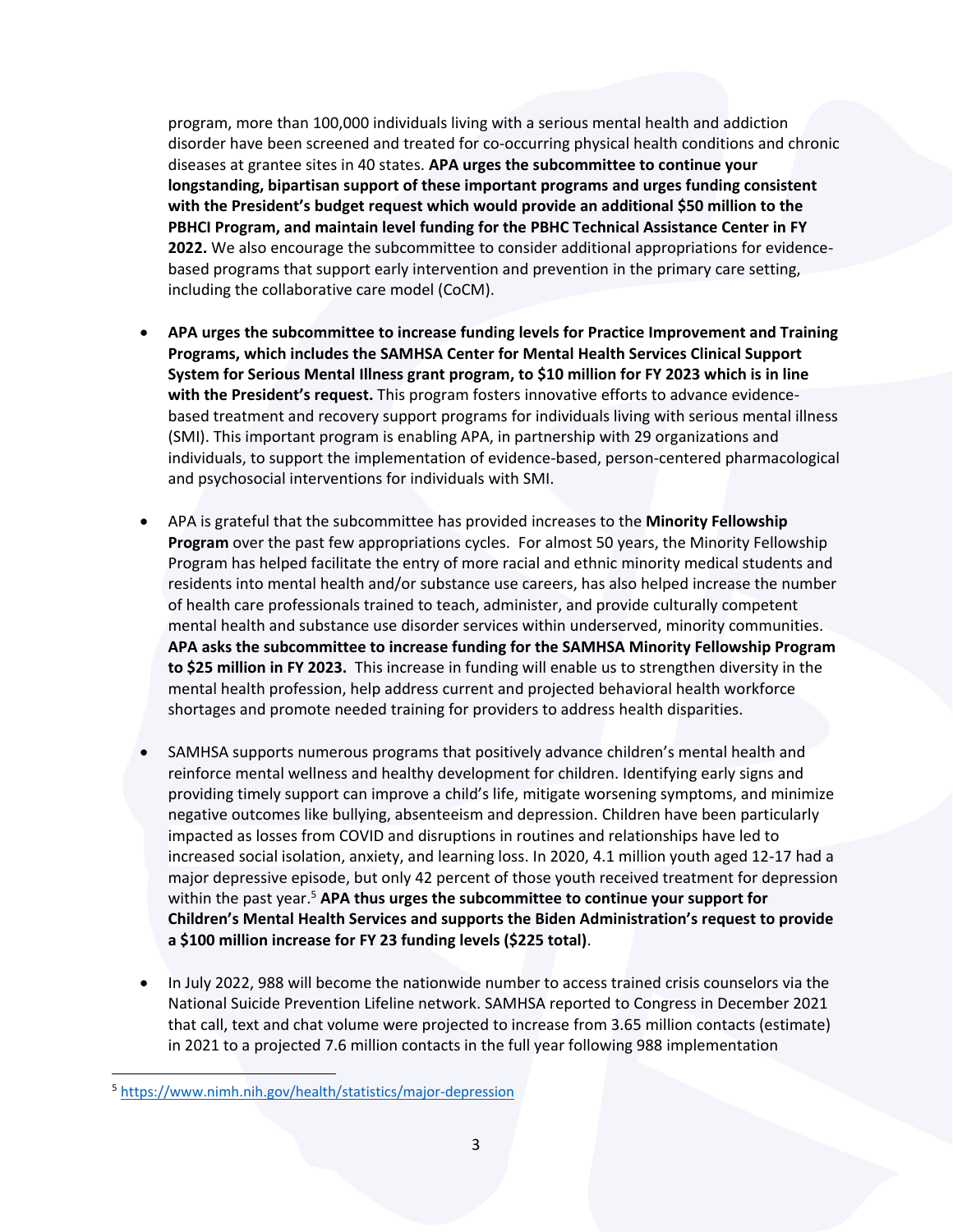(through July 2023).<sup>6</sup> **To adequately respond to this anticipated surge in demand, APA requests that the subcommittee support the Biden FY 2023 Budget request to invest \$696.9 million in the 988 and Behavioral Health Services Program, an increase of \$590 million.** This historic and needed investment would help federal, state and local leaders scale SAMHSA's National Guidelines for Behavioral Health Crisis Care, a model for crisis services that includes someone to talk to, someone to respond, and somewhere to go. Specifically, these funds would help to consolidate and support the Lifeline infrastructure, align local crisis capacity across the continuum of care, promote ongoing federal direction and leadership through coordination, standards setting, technical assistance and evaluation, and facilitate content and strategy development to ensure that there is public awareness of the health benefits of 988, particularly for populations at high risk of suicide.

• Mobile crisis teams likewise play a critical in providing provide an in-person response to a person in crisis when more assistance is needed than can be provided by a 988 crisis call counselor. Currently, only a small portion of communities have mobile crisis teams, made up of health care and behavioral health care professionals, available. **APA urges the subcommittee to increase support for the newly established Mental Health Crisis Response Partnership Pilot Program to \$100 million in FY 23**, to help communities create mobile crisis response teams that divert people in mental health crisis from law enforcement to behavioral health teams.

## **Health Resources and Services Administration**

Though initial data<sup>7</sup> indicated that substance misuse initially decreased from 2.1 million in 2017 to 1.6 million in 2018, more recent reports<sup>8</sup> indicate that overdose deaths may have surpassed 90,000 in 2020, likely correlated to the stress, isolation and economic despair caused by the COVID-19 pandemic. Given the sharp rise in overdose deaths, substance misuse and mental illness, it is imperative that Congress continue to focus on building our mental health and substance use disorder workforce to treat these patients. In 2021, the Association of American Medical Colleges forecasted<sup>9</sup> a physician shortage of between 37,800 and 124,000 physicians, including both primary and specialty care by 2034. Further, the same AAMC study found that 35% of adults with mental illness struggled to obtain treatment for their mental health conditions because of barriers to access. To help ensure those in need of care can readily access it now, and in the future, **the APA strongly supports and asks Congress to prioritize the following workforce-building programs administered by the Health Resources and Services Administration (HRSA).**

• In 2018 Congress enacted the **Loan Repayment Program for Substance Use Disorder Treatment Workforce** as part of the SUPPORT for Patients and Communities Act, to address the severe shortage of physicians and other health care professionals who treat individuals living with addiction. Given the acute need, **APA requests that the subcommittee increase funding for the** 

<sup>6</sup> <https://www.samhsa.gov/sites/default/files/988-appropriations-report.pdf>

<sup>7</sup><https://www.samhsa.gov/newsroom/press-announcements/202009110221> 8[https://www.commonwealthfund.org/blog/2021/spike-drug-overdose-deaths-during-covid-19-pandemic-and](https://www.commonwealthfund.org/blog/2021/spike-drug-overdose-deaths-during-covid-19-pandemic-and-policy-options-move-forward?utm_campaign=wp_the_health_202&utm_medium=email&utm_source=newsletter&wpisrc=nl_health202)[policy-options-move-](https://www.commonwealthfund.org/blog/2021/spike-drug-overdose-deaths-during-covid-19-pandemic-and-policy-options-move-forward?utm_campaign=wp_the_health_202&utm_medium=email&utm_source=newsletter&wpisrc=nl_health202)

[forward?utm\\_campaign=wp\\_the\\_health\\_202&utm\\_medium=email&utm\\_source=newsletter&wpisrc=nl\\_health20](https://www.commonwealthfund.org/blog/2021/spike-drug-overdose-deaths-during-covid-19-pandemic-and-policy-options-move-forward?utm_campaign=wp_the_health_202&utm_medium=email&utm_source=newsletter&wpisrc=nl_health202) [2](https://www.commonwealthfund.org/blog/2021/spike-drug-overdose-deaths-during-covid-19-pandemic-and-policy-options-move-forward?utm_campaign=wp_the_health_202&utm_medium=email&utm_source=newsletter&wpisrc=nl_health202)

<sup>9</sup> <https://www.aamc.org/news-insights/press-releases/aamc-report-reinforces-mounting-physician-shortage>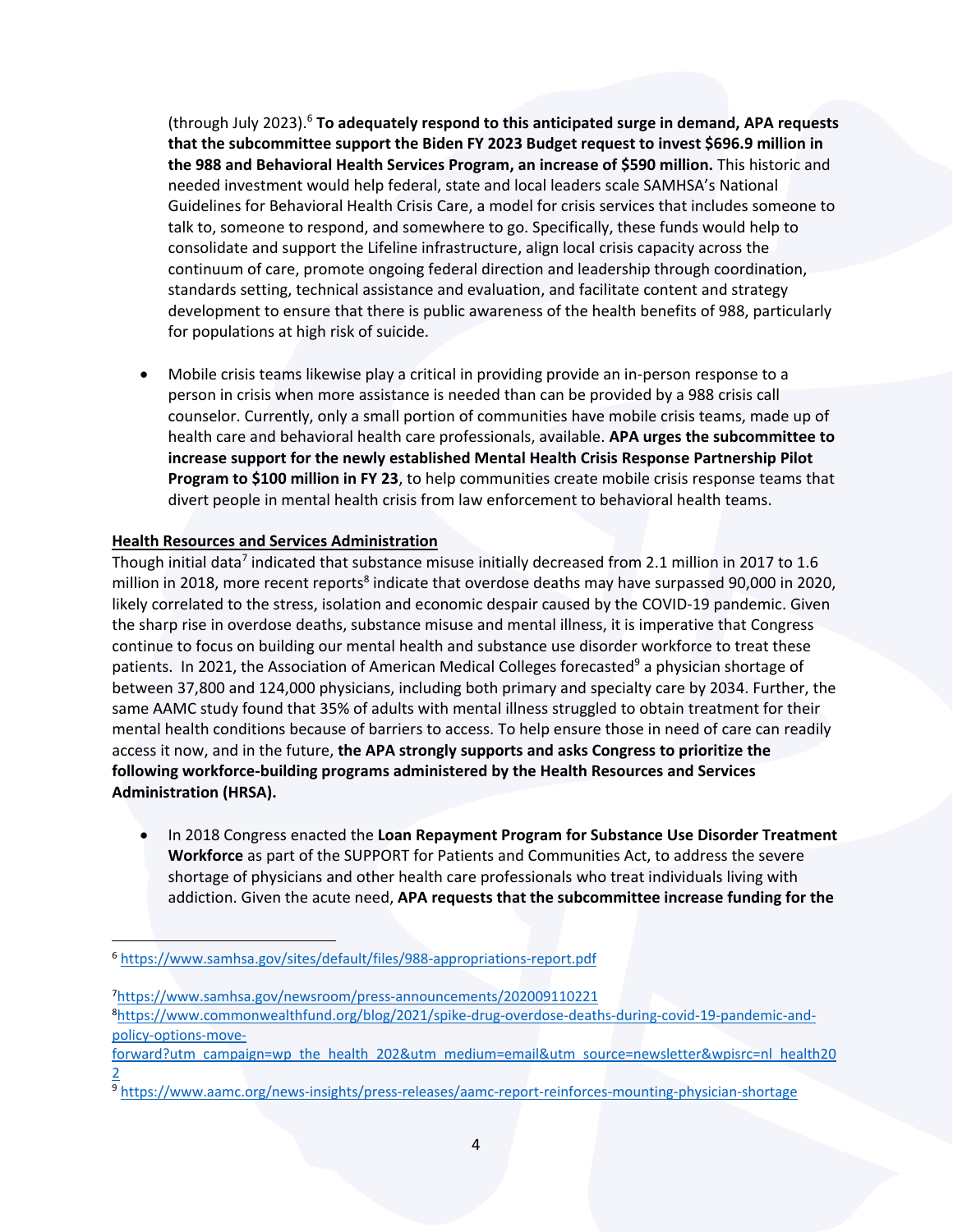**program to \$28 million for FY 2023**, to promote the expansion of the substance abuse treatment workforce by providing loan repayment for mental health professionals working in high-need communities or federally designated mental health professional shortage areas.

- In addition, **APA encourages the subcommittee to provide \$34 million, an increase of roughly \$3 million which aligns with the FY 23 Biden Budget, for the Mental and Substance Use Disorder Workforce Training Demonstration Program authorized in the 21st Century Cures Act**. The program awards grants to institutions to support training for medical residents and fellows in psychiatry and addiction medicine who are willing to provide substance use disorder treatment in underserved communities.
- Through the National Health Service Corps (NHSC) program, over 11.4 million patients at NHSCapproved health care sites in urban and rural areas have access to mental, dental and primary care services. The NHSC provides important funding to help ease the shortage and maldistribution of health professionals, while meeting the health care needs of underserved communities. Nonetheless, mental health professional shortage areas remain short by the 6,000 practitioners that they need. **APA urges the subcommittee to continue to support these critical resources and increase funding to NHSC in FY2023 by \$90 million (\$210 million total), an amount which aligns with the FY23 Biden Budget.**

### **National Institutes of Health**

As psychiatrists, and in coalitions with mental health professionals, we support the subcommittee continuing to make significant investments in the National Institutes of Health (NIH), including the three institutes that continue to lead in biomedical research and advancing treatment of mental health, substance use and alcohol abuse – the National Institute of Mental Health, National Institute on Drug Abuse, the National Institute on Alcohol Abuse and Alcoholism – as well as the National Institute on Minority Health and Health Disparities. **The APA thanks the Committee for your support for funding the National Institutes of Health and supports the proposed increase of a \$19.5 billion in FY 2023 which is detailed in the President's request to Congress**. And we fully support research into the neurologic, mental health and substance use-related effects of COVID-19.

#### **Agency for Healthcare Research and Quality**

The Agency for Healthcare Research and Quality (AHRQ) functions as a reputable data-driven source of information. The agency serves a vital role in improving the quality, safety and efficiency of health care. For psychiatry, this is particularly important in providing patients, families and health professionals with comprehensive knowledge of current cost-effective treatments. Mental disorders are themselves associated with significant costs, and frequently co-occur with multiple medical conditions, leading to increased cost of care and potentially poorer outcomes. Research is critical in identifying best practices to reduce costs and ensure medical progress into better care. AHRQ is the singular federal agency that supports research examining real-world settings, resulting in data demonstrating clinical practices for individuals with mental comorbidity and chronic illness, the impact of atypical antipsychotic use on elderly health care, and federal initiatives to reduce medical error incidences. **APA supports the President's request to increase funding for AHRQ by \$65 million in FY 2023, in order to support the agency as it continues its critical mission to make health care safer, more affordable and accessible to all.** 

#### **Centers for Disease Control and Prevention**